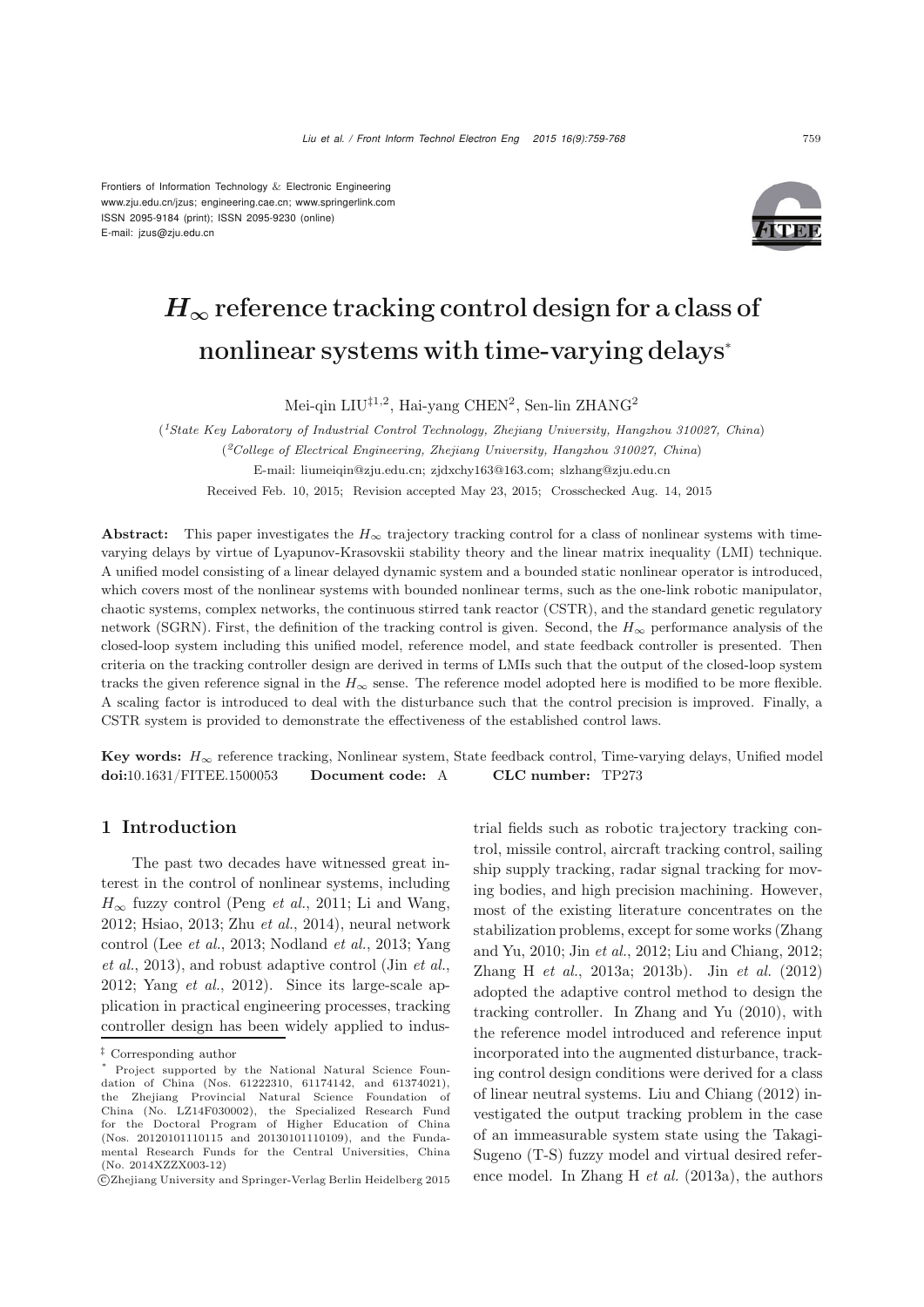adopted the technique in predictive control and integral control to design the step tracking controller for networked systems, while an observer-based method was introduced later [\(Zhang H](#page-9-5) *et al.*, [2013b\)](#page-9-5) to deal with the case where not all states are available in practice.

However, it is not easy to achieve the desired performance of the real physical controlled system. For one thing, the nonlinearity and uncertainty make it difficult or even infeasible to design controllers to guarantee the stabilization of the closed-loop system especially for those time-delayed or even timevarying delayed systems. For another, time delays always exist in real engineering such as physical and chemical systems and telecommunication neural networks due to the finite speed of information transition [\(Chen](#page-8-7) *et al.*, [2007](#page-8-7); [Chen and Zheng](#page-8-8), [2015\)](#page-8-8). Together with external noises or disturbances, time delays are considered a source of poor control performances or even instabilities, due to which control of such systems has received much attention. For the past few years, some researchers investigated the tracking control problem of the above-mentioned systems using the technique of parallel distributed compensation (PDC) based on the T-S fuzzy model (Zhang and Yu, 2010; Liu and Chiang, 2012; Zhang H *et al.*, 2013a; 2013b). However, since different nonlinear systems usually have different modeling methods, the PDC technique cannot provide a unified way to design the controller. As far as we know, there are no unified methods to deal with the control problems for different nonlinear systems.

I[nspired](#page-8-9) [by](#page-8-9) [the](#page-8-9) [discrete-time](#page-8-9) [unified](#page-8-9) [model](#page-8-9) [\(](#page-8-9)Liu *et al.*, [2014](#page-8-9)), we adopt a continuous-time unified model (CTUM), which is the interconnection of a linear delayed dynamic system and a bounded static nonlinear operator to investigate the  $H_{\infty}$  tracking control problem. The CTUM covers a lot of nonlinear systems such as the continuous stirred tank reactor (CSTR) [\(Cao and Frank, 2000;](#page-8-10) [Liu and Chiang,](#page-8-6) [2012](#page-8-6)[\),](#page-9-6) [chaotic](#page-9-6) [systems](#page-9-6) [\(Guan and Chen](#page-8-11)[,](#page-9-6) [2003](#page-8-11)[;](#page-9-6) Yao *et al.*, [2011;](#page-9-6) [Ahn, 2013;](#page-8-12) Liu *[et al.](#page-8-13)*, [2013;](#page-8-13) [Yang, 2013;](#page-9-7) [Zhang G](#page-9-8) *et al.*, [2013\)](#page-9-8), neural network control systems [\(Suykens](#page-9-9) *et al.*, [1996;](#page-9-9) Lee *[et al.](#page-8-3)*, [2013\)](#page-8-3), and Lur's systems [\(Feng](#page-8-14) *et al.*, [2013](#page-8-14)), on condition that the sector conditions are satisfied. We transform these different nonlinear systems into a unified model, and then design  $H_{\infty}$  tracking controllers in a unified way such that the output of the closed-loop system tracks the desired reference signal asymptotically and the influence of external disturbance on tracking precision is reduced to a lower level. The contributions of this paper include: (1) dealing with the stability and tracking control problems in a unified framework; (2) relaxing the need for the real reference input in conventional tracking control by introducing the model reference input; (3) improving tracking control precision by introducing a scaling factor to augmented disturbance.

Notations:  $l_2[0,\infty)$  is the space of square integrable vectors.  $\mathbb{R}^n$  denotes the *n*-dimensional Euclidean space, and  $\mathbb{R}^{n \times m}$  is the set of all  $n \times m$  real matrices.  $I$  denotes the identity matrix of appropriate order. ∗ denotes the symmetric parts. diag() stands for a block-diagonal matrix. The notation  $X > Y$ , where X and Y are matrices of the same dimensions, means that the matrix  $\mathbf{X} - \mathbf{Y}$  is positive definite.  $C(\mathbb{R}^p;\mathbb{R}^q)$  denotes the space of all continuous functions mapping  $\mathbb{R}^p \to \mathbb{R}^q$ .

# 2 Preliminaries and problem formulation

Referring to the discrete-time model (Liu *[et al.](#page-8-9)*, [2014](#page-8-9)), we adopt the following CTUM with inputs, outputs, and disturbances:

$$
\begin{cases}\n\dot{x}(t) = Ax(t) + A_d x(t - \tau(t)) + B_p \phi(\xi(t)) \\
+ B_u u(t) + B_w w(t), \\
\xi(t) = C_q x(t) + C_{qd} x(t - \tau(t)) + D_p \phi(\xi(t)) \\
+ D_u u(t) + D_w w(t), \\
y(t) = C_y x(t) + D_{yu} u(t) + D_{yw} w(t),\n\end{cases} (1)
$$

where  $\mathbf{x}(t) \in \mathbb{R}^n$  is the system state,  $\mathbf{u}(t) \in \mathbb{R}^m$  is the control input,  $y(t) \in \mathbb{R}^l$  is the measured output,  $\mathbf{w}(t) \in \mathbb{R}^s$  is the process noise which belongs to  $l_2[0,\infty)$ ,  $\boldsymbol{A} \in \mathbb{R}^{n \times n}$ ,  $\boldsymbol{A}_d \in \mathbb{R}^{n \times n}$ ,  $\boldsymbol{B}_p \in \mathbb{R}^{n \times L}$ ,  $\boldsymbol{B}_w \in \mathbb{R}^{n \times s}, \, \boldsymbol{B}_u \in \mathbb{R}^{n \times m}, \, \tilde{\boldsymbol{C}}_q \in \mathbb{R}^{L \times n}, \, \overline{\boldsymbol{C}}_{qd} \in \mathbb{R}^{L \times n},$  $\boldsymbol{D}_p \in \mathbb{R}^{L \times L}, \, \boldsymbol{D}_w \in \mathbb{R}^{L \times s}, \, \boldsymbol{D}_u \in \mathbb{R}^{L \times m}, \, \boldsymbol{C}_y \in \mathbb{R}^{l \times n},$  $D_{yu} \in \mathbb{R}^{l \times m}$ , and  $D_{yw} \in \mathbb{R}^{l \times s}$  are known matrices,  $\boldsymbol{\xi}(t) \in \mathbb{R}^L$  is the input of the nonlinear continuous function  $\phi(\boldsymbol{\xi}(t)) \in C(\mathbb{R}^L;\mathbb{R}^L)$  satisfying  $\phi(0) = 0, L$ is the number of nonlinear functions,  $\tau(t) \in \mathbb{R}$  is the time-varying delay which is subject to  $0 \leq \tau(t) \leq d$ ,  $\dot{\tau}(t) \leq \mu \leq \infty$ ,  $\forall t \geq 0$ ,  $\varpi(t)$  is a given continuous function over  $[-d, 0]$ , and the initial condition is described by  $x(t) = \varpi(t)$ ,  $\forall t \in [-d, 0].$ 

We assume that the nonlinear function in Eq. (1)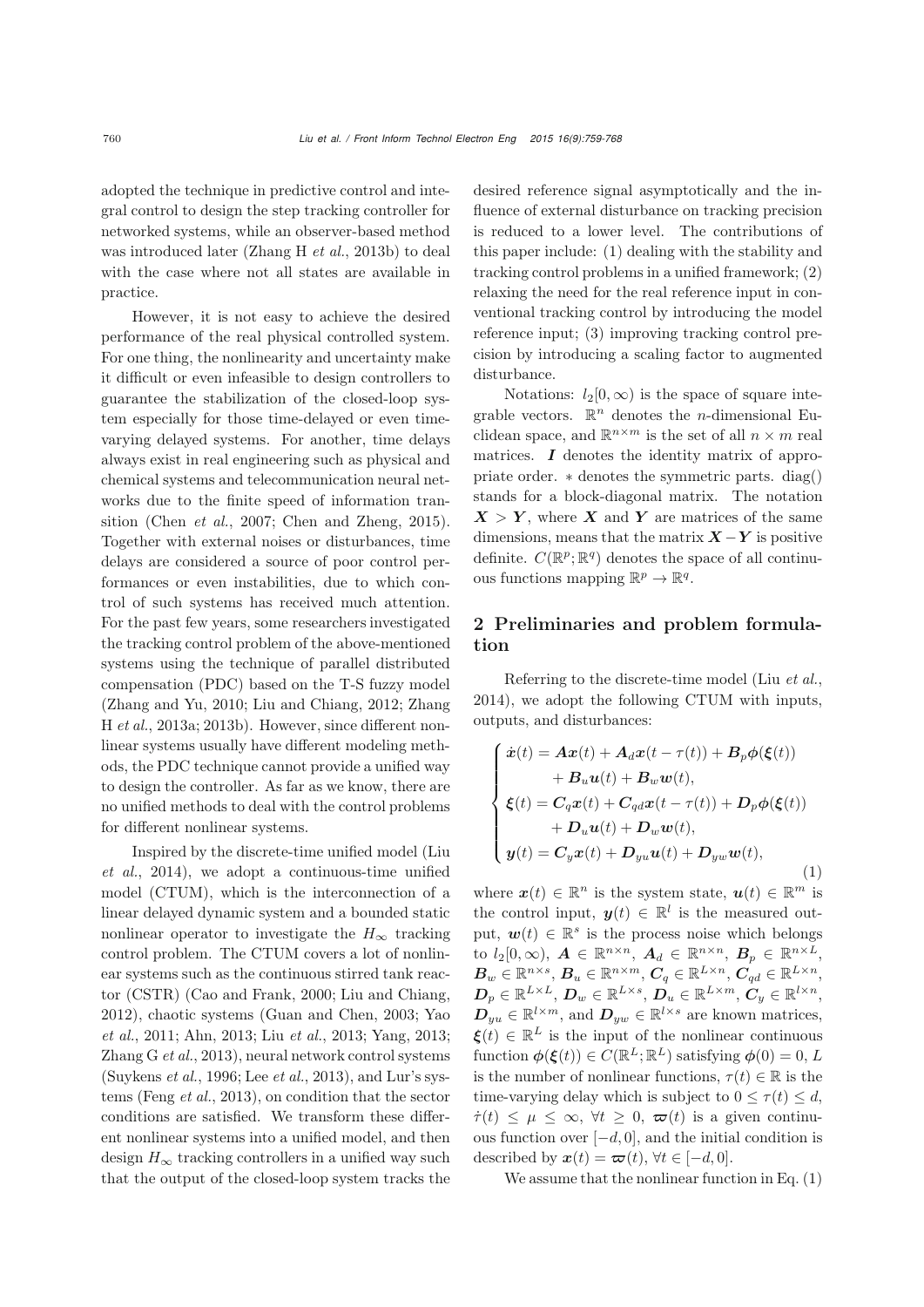satisfies the following conditions:

$$
0 \le \phi_i(\alpha)/\alpha \le h_i, \ \forall \alpha \in \mathbb{R}, \alpha \neq 0, \tag{2}
$$

where  $h_i > 0, i = 1, 2, ..., L$ .

The reference model is given as follows:

$$
\begin{cases} \dot{\boldsymbol{x}}_{\mathrm{r}}(t) = \boldsymbol{A}_{\mathrm{r}} \boldsymbol{x}_{\mathrm{r}}(t) + \boldsymbol{B}_{\mathrm{r}} \boldsymbol{r}(t), \\ \boldsymbol{y}_{\mathrm{r}}(t) = \boldsymbol{C}_{\mathrm{r}} \boldsymbol{x}_{\mathrm{r}}(t), \end{cases}
$$
 (3)

where  $x_r \in \mathbb{R}^r$  is the reference state,  $y_r \in \mathbb{R}^l$  is the reference output,  $r(t) \in \mathbb{R}^p$  is the energy bounded reference input,  $A_r \in \mathbb{R}^{r \times r}$  (Hurwitz),  $B_r \in \mathbb{R}^{r \times p}$ , and  $C_r \in \mathbb{R}^{l \times r}$  are constant matrices.

Remark 1 Compared with the reference model in [Zhang and Yu](#page-9-3) [\(2010](#page-9-3)) and [Liu and Chiang](#page-8-6) [\(2012\)](#page-8-6), the model adopted here is more flexible due to the introduction of  $B_r$  since the reference models used in [Zhang and Yu](#page-9-3) [\(2010](#page-9-3)) and [Liu and Chiang](#page-8-6) [\(2012\)](#page-8-6) are special cases where  $B_r = 1$  in [Zhang and Yu](#page-9-3) [\(2010](#page-9-3)) and  $B_r = [0 \ 1]^T$  in [Liu and Chiang](#page-8-6) [\(2012](#page-8-6)).

Based on the system state and reference state, we design the following state feedback controller:

$$
\boldsymbol{u}(t) = \boldsymbol{K}_1 \boldsymbol{x}(t) + \boldsymbol{K}_2 \boldsymbol{x}_r(t), \tag{4}
$$

where  $K_1 \in \mathbb{R}^{m \times n}$  and  $K_2 \in \mathbb{R}^{m \times r}$  are the feedback gains. The closed-loop system including Eqs. (1),  $(3)$ , and  $(4)$  is shown in Fig. 1.

Define the augmented state and augmented disturbance as follows:

$$
\widetilde{\boldsymbol{x}}(t) = [\boldsymbol{x}^{\mathrm{T}}(t) \ \ \boldsymbol{x}_r^{\mathrm{T}}(t)]^{\mathrm{T}},
$$

$$
\boldsymbol{v}(t) = [\boldsymbol{w}^{\mathrm{T}}(t) \ \ \boldsymbol{r}^{\mathrm{T}}(t)/k]^{\mathrm{T}}.
$$



Fig. 1 Diagram of the closed-loop system

Then we can obtain the following augmented system:

$$
\begin{cases}\n\tilde{\mathbf{x}}(t) = \tilde{\mathbf{A}}\tilde{\mathbf{x}}(t) + \tilde{\mathbf{A}}_d\tilde{\mathbf{x}}(t - \tau(t)) + \tilde{\mathbf{B}}_p\phi(\xi(t)) \\
+ \tilde{\mathbf{B}}_w\mathbf{v}(t), \\
\xi(t) = \tilde{C}_q\tilde{\mathbf{x}}(t) + \tilde{C}_{qd}\tilde{\mathbf{x}}(t - \tau(t)) + \mathbf{D}_p\phi(\xi(t)) \\
+ \tilde{\mathbf{D}}_w\mathbf{v}(t), \\
e(t) = \mathbf{y}_r(t) - \mathbf{y}(t) = \tilde{C}_y\tilde{\mathbf{x}}(t) + \tilde{\mathbf{D}}_{yw}\mathbf{v}(t),\n\end{cases} (5)
$$

where

˙

$$
\begin{aligned} &\widetilde{A}=\begin{bmatrix}A+B_uK_1&B_uK_2\\0&A_{\rm r}\end{bmatrix},\quad \widetilde{A}_d=\begin{bmatrix}A_d&0\\0&0\end{bmatrix},\\ &\widetilde{B}_p=\begin{bmatrix}B_p\\0\end{bmatrix},\quad \widetilde{B}_w=\begin{bmatrix}B_w&0\\0&kB_{\rm r}\end{bmatrix},\\ &\widetilde{C}_q=\begin{bmatrix}C_q+D_uK_1&D_uK_2\end{bmatrix},\\ &\widetilde{C}_{qd}=\begin{bmatrix}C_{qd}&0\end{bmatrix},\quad \widetilde{D}_w=\begin{bmatrix}D_w&0\end{bmatrix},\\ &\widetilde{C}_y=\begin{bmatrix}-C_y-D_{yu}K_1&C_r-D_{yu}K_2\end{bmatrix},\\ &\widetilde{D}_{yw}=\begin{bmatrix}-D_{yw}&0\end{bmatrix}, \end{aligned}
$$

in which  $k$  is called the scaling factor taking values from the set of all positive integers.

Definition 1 [\(Liu and Chiang](#page-8-6), [2012\)](#page-8-6) Given a real number  $\gamma$  and a symmetric positive definite matrix *T*, system (5) is said to be stable with  $\gamma$ -disturbance attenuation if the following conditions are satisfied:

1. With zero process disturbance and zero reference input (i.e.,  $v(t)=0$ ), system (5) is asymptotically stable;

2. With zero initial conditions, the following index holds:

$$
J = \int_0^\infty [e^{\mathrm{T}}(t)\boldsymbol{T}e(t) - \gamma^2 \boldsymbol{v}^{\mathrm{T}}(t)\boldsymbol{v}(t)]\mathrm{d}t \le 0 \qquad (6)
$$

for any  $w(t) \in l_2[0, \infty)$ ,  $r(t)$ , and all admissible delays  $\tau(t)$ . The feedback controller (4) is said to be an  $H_{\infty}$  tracking controller with disturbance attenuation rate  $\gamma$ . This parameter  $\gamma$  is called the upper bound of the  $L_2$  gain for system  $(5)$ . If we find a minimal positive  $\gamma$  which satisfies the above two conditions, controller (4) is an optimal  $H_{\infty}$  tracking controller. Since  $r(t)$  is taken as a part of augmented disturbance,  $\gamma$  also represents the tracking error.

Remark 2 To enhance the tracking control precision, we introduce the positive scalar  $k$  into augmented disturbance. From Definition 1, we can see that applying  $k$  is equivalent to reducing the parameter  $\gamma$  by k times, which means the tracking error can be reduced by  $k$  times. Furthermore,  $k$  can be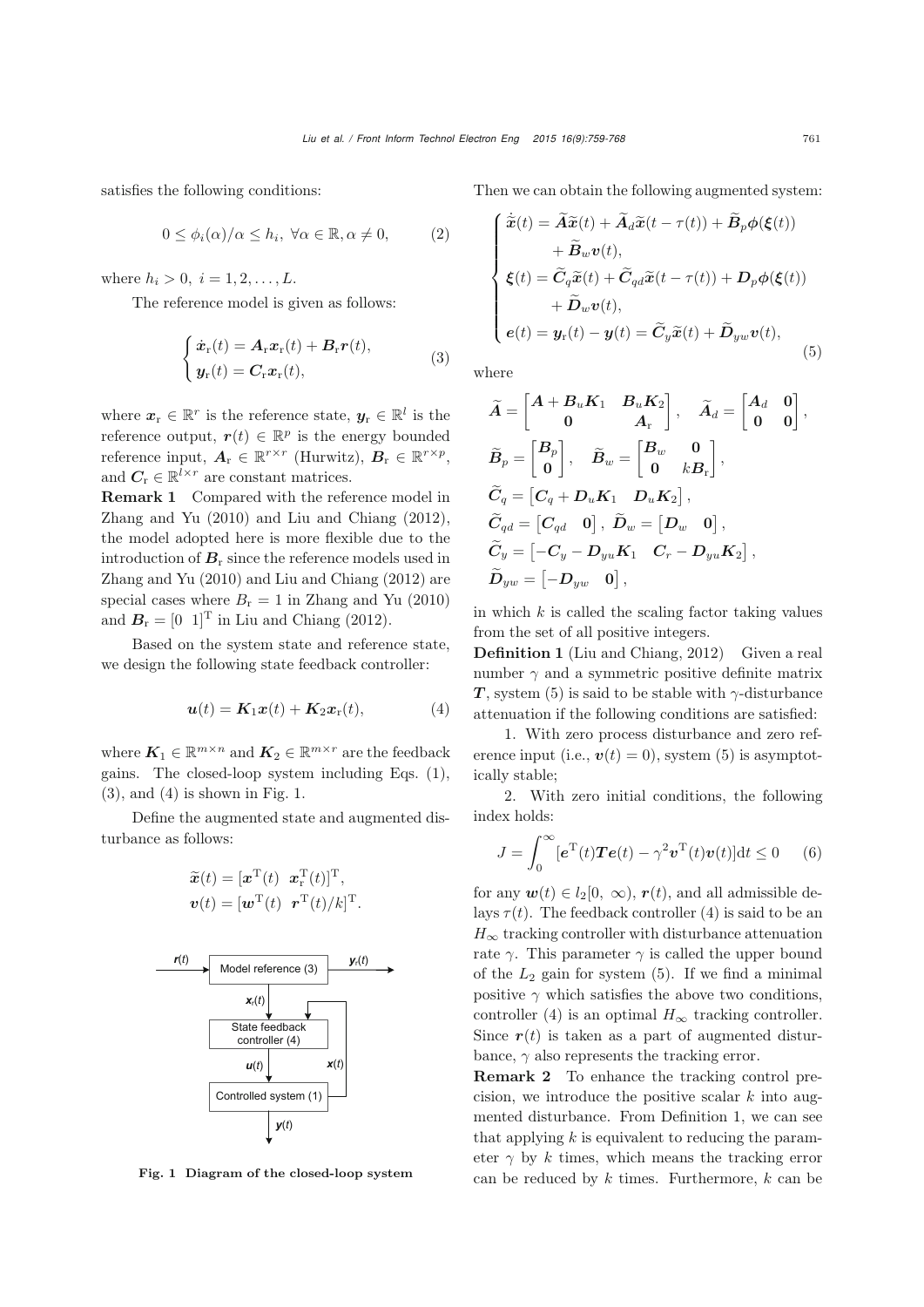selected flexibly according to the specific control requirement.

Lemma 1 (Park *[et al.](#page-8-15)*, [2011](#page-8-15)) For functions  $f_i(t) \in C(\mathbb{R}^L;\mathbb{R}^L), i = 1, 2, \ldots, N$ , the corresponding reciprocal convex combination satisfies

$$
(1) \sum_{i} \frac{1}{\alpha_i} f_i(t) \ge \sum_{i} f_i(t) + \sum_{i \ne j} g_{i,j}(t)
$$

$$
\forall g_{i,j}(t) \in C(\mathbb{R}^L; \mathbb{R}^L), \ g_{i,j}(t) = g_{j,i}(t),
$$

$$
(2) \begin{bmatrix} f_i(t) & g_{i,j}(t) \\ * & f_j(t) \end{bmatrix} \ge 0,
$$

provided that the following conditions are satisfied:

1. Functions  $f_i(t), f_i(t) \in C(\mathbb{R}^L; \mathbb{R}^L), i, j =$  $1, 2, \ldots, N$  have positive values over an open subset of  $\mathbb{R}^L$ :

2. The reciprocal convex combination of these functions is a function of the form  $1/\alpha_1 + 1/\alpha_2 +$  $\ldots + 1/\alpha_N$  with  $\alpha_i > 0$ ,  $\sum_{i=1}^N \alpha_i = 1$ .

# 3  $H_{\infty}$  tracking controller design for the unified model

First, we analyze the  $H_{\infty}$  performance of the closed-loop system (5) and derive the following theorem:

**Theorem 1** Given  $d \geq 0$ ,  $\mu \geq 0$ , and  $\gamma > 0$ , if there exist symmetric positive definite matrices *P* , *Q*1, *Q*2, *R*, a diagonal positive definite matrix *Σ*, and a symmetric matrix *S* that satisfy the following linear matrix inequalities (LMIs):

$$
M = \begin{bmatrix} M_{11} & M_{12} & M_{13} & M_{14} & M_{15} \\ * & M_{22} & M_{23} & M_{24} & M_{25} \\ * & * & M_{33} & 0 & 0 \\ * & * & * & M_{44} & M_{45} \\ * & * & * & * & M_{55} \end{bmatrix} < 0, (7)
$$
\n
$$
\begin{bmatrix} R & S \\ * & R \end{bmatrix} > 0, \tag{8}
$$

where

$$
M_{11} = P\widetilde{A} + \widetilde{A}^{\mathrm{T}}P + Q_1 + Q_2 - R
$$
  
+  $\widetilde{C}_y^{\mathrm{T}}T\widetilde{C}_y + d^2\widetilde{A}^{\mathrm{T}}R\widetilde{A},$   

$$
M_{12} = P\widetilde{A}_d + R - S + d^2\widetilde{A}^{\mathrm{T}}R\widetilde{A}_d,
$$
  

$$
M_{13} = S, M_{14} = P\widetilde{B}_p + \widetilde{C}_q^{\mathrm{T}}\Sigma H + d^2\widetilde{A}^{\mathrm{T}}R\widetilde{B}_p,
$$
  

$$
M_{15} = \widetilde{C}_y^{\mathrm{T}}T\widetilde{D}_{yw} + P\widetilde{B}_w + d^2\widetilde{A}^{\mathrm{T}}R\widetilde{B}_w,
$$
  

$$
M_{22} = -(1 - \mu)Q_2 - 2R + 2S + d^2\widetilde{A}_d^{\mathrm{T}}R\widetilde{A}_d,
$$

$$
M_{23} = \mathbf{R} - \mathbf{S}, \ M_{24} = \tilde{C}_{qd}^{\mathrm{T}} \Sigma \mathbf{H} + d^2 \tilde{A}_d^{\mathrm{T}} \mathbf{R} \tilde{B}_p, M_{25} = d^2 \tilde{A}_d^{\mathrm{T}} \mathbf{R} \tilde{B}_w, \ M_{33} = -\mathbf{Q}_1 - \mathbf{R}, M_{44} = \mathbf{D}_p^{\mathrm{T}} \Sigma \mathbf{H} + \mathbf{H} \Sigma \mathbf{D}_p - 2 \Sigma + d^2 \tilde{B}_p^{\mathrm{T}} \mathbf{R} \tilde{B}_p, M_{45} = d^2 \tilde{B}_p^{\mathrm{T}} \mathbf{R} \tilde{B}_w + \mathbf{H} \Sigma \tilde{D}_w, M_{55} = -\gamma^2 \mathbf{I} + \tilde{D}_{yw}^{\mathrm{T}} \mathbf{T} \tilde{D}_{yw} + d^2 \tilde{B}_w^{\mathrm{T}} \mathbf{R} \tilde{B}_w, \mathbf{H} = \text{diag}(h_1, h_2, \ldots, h_L),
$$

then system (5) with  $v(t) = 0$  is globally asymptotically stable, and the  $L_2$  gain of system  $(5)$  is less than or equal to  $\gamma$ .

**Proof** Consider system (5) with  $v(t) = 0$ , i.e.,

$$
\begin{cases}\n\dot{\tilde{\mathbf{x}}}(t) = \tilde{A}\tilde{\mathbf{x}}(t) + \tilde{A}_d\tilde{\mathbf{x}}(t - \tau(t)) + \tilde{B}_p\phi(\xi(t)), \\
\xi(t) = \tilde{C}_q\tilde{\mathbf{x}}(t) + \tilde{C}_{qd}\tilde{\mathbf{x}}(t - \tau(t)) + D_p\phi(\xi(t)).\n\end{cases}
$$
\n(9)

Since  $\tilde{x}(t) = 0$  and  $\xi(t) = 0$  are solutions to Eq. (9), there exists at least one equilibrium point at the origin, i.e.,  $\tilde{\boldsymbol{x}}_{eq}(t) = \boldsymbol{0}$ ,  $\boldsymbol{\xi}_{eq}(t) = \boldsymbol{0}$ . For system (9), we adopt the following Lyapunov function:

$$
V(t) = V_1(t) + V_2(t) + V_3(t) + V_4(t)
$$
 (10)

with

$$
\begin{cases}\nV_1(t) = \widetilde{\mathbf{x}}^{\mathrm{T}}(t) \mathbf{P} \widetilde{\mathbf{x}}(t), \\
V_2(t) = \int_{t-d}^{t} \widetilde{\mathbf{x}}^{\mathrm{T}}(s) \mathbf{Q}_1 \widetilde{\mathbf{x}}(s) \mathrm{d}s, \\
V_3(t) = \int_{t-\tau(t)}^{t} \widetilde{\mathbf{x}}^{\mathrm{T}}(s) \mathbf{Q}_2 \widetilde{\mathbf{x}}(s) \mathrm{d}s, \\
V_4(t) = d \int_{-d}^{0} \int_{t+\theta}^{t} \widetilde{\mathbf{x}}^{\mathrm{T}}(s) \mathbf{R} \widetilde{\mathbf{x}}(s) \mathrm{d}s \mathrm{d}\theta,\n\end{cases}
$$

where  $P = P^{T} > 0$ ,  $Q_1 = Q_1^{T} > 0$ ,  $Q_2 = Q_2^{T} > 0$ ,  $\mathbf{R} = \mathbf{R}^{\mathrm{T}} > 0$ . Thus, for any  $\widetilde{\mathbf{x}}(t) \neq \mathbf{0}$ ,  $V(t) > 0$  and  $V(t)=0$  if and only if  $\tilde{\boldsymbol{x}}(t) = \boldsymbol{0}$ .

The sector conditions in inequality (2) can be written as follows:

$$
\phi_i^2(\xi_i(t)) - h_i \phi_i(\xi_i(t)) \xi_i(t) \le 0, \tag{11}
$$

which is equivalent to

$$
2\varepsilon_i \phi_i^2(\xi_i(t)) - 2\varepsilon_i h_i \phi_i(\xi_i(t))\xi_i(t) \le 0, \qquad (12)
$$

where  $\varepsilon_i > 0$ ,  $i = 1, 2, \ldots, L$ . Applying Lemma 1, where

$$
f_1(t) = [\widetilde{\mathbf{x}}(t - \tau(t)) - \widetilde{\mathbf{x}}(t - d)]^{\mathrm{T}}
$$

$$
\cdot \mathbf{R}[\widetilde{\mathbf{x}}(t - \tau(t)) - \widetilde{\mathbf{x}}(t - d)],
$$

$$
f_2(t) = [\widetilde{\mathbf{x}}(t) - \widetilde{\mathbf{x}}(t - \tau(t))]^{\mathrm{T}}
$$

$$
\cdot \mathbf{R}[\widetilde{\mathbf{x}}(t) - \widetilde{\mathbf{x}}(t - \tau(t))],
$$

$$
g_{1,2}(t) = g_{2,1}(t) = [\widetilde{\mathbf{x}}(t - \tau(t)) - \widetilde{\mathbf{x}}(t - d)]^{\mathrm{T}}
$$

$$
\cdot \mathbf{S}[\widetilde{\mathbf{x}}(t) - \widetilde{\mathbf{x}}(t - \tau(t))],
$$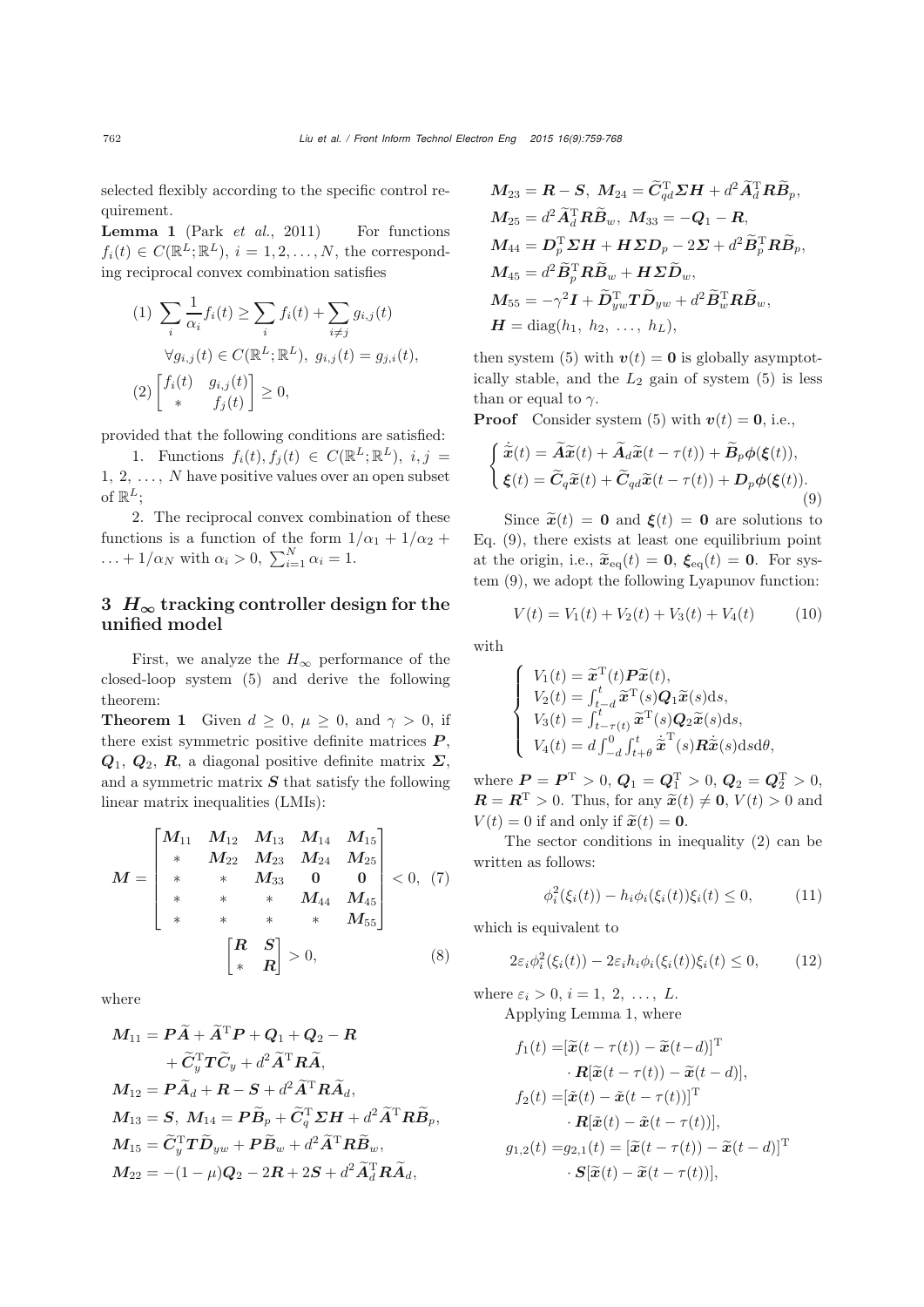we can obtain the following inequality:

$$
- d \int_{t-d}^{t} \dot{\tilde{\mathbf{x}}}^{\mathrm{T}}(s) \mathbf{R} \dot{\tilde{\mathbf{x}}}(s) ds
$$
  
\n
$$
= - d \int_{t-d}^{t-\tau(t)} \dot{\tilde{\mathbf{x}}}^{\mathrm{T}}(s) \mathbf{R} \dot{\tilde{\mathbf{x}}}(s) ds - d \int_{t-\tau(t)}^{t} \dot{\tilde{\mathbf{x}}}^{\mathrm{T}}(s) \mathbf{R} \dot{\tilde{\mathbf{x}}}(s) ds
$$
  
\n
$$
\leq - \frac{d}{d-\tau(t)} \left[ \tilde{\mathbf{x}}(t-\tau(t)) - \tilde{\mathbf{x}}(t-d) \right]^{\mathrm{T}} \mathbf{R} \left[ \tilde{\mathbf{x}}(t-\tau(t)) - \tilde{\mathbf{x}}(t-d) \right] - \frac{d}{\tau(t)} \left[ \tilde{\mathbf{x}}(t) - \tilde{\mathbf{x}}(t-\tau(t)) \right]^{\mathrm{T}} \mathbf{R} \left[ \tilde{\mathbf{x}}(t) - \tilde{\mathbf{x}}(t-\tau(t)) \right]
$$
  
\n
$$
\leq - \left[ \tilde{\mathbf{x}}(t-\tau(t)) \right]
$$
  
\n
$$
\leq - \left[ \tilde{\mathbf{x}}(t) - \tilde{\mathbf{x}}(t-\tau(t)) \right]^{\mathrm{T}} \left[ \begin{array}{cc} \mathbf{R} & \mathbf{S} \\ * & \mathbf{R} \end{array} \right]
$$
  
\n
$$
\cdot \left[ \tilde{\mathbf{x}}(t) - \tilde{\mathbf{x}}(t-\tau(t)) \right]
$$
  
\n
$$
\left[ \tilde{\mathbf{x}}(t-\tau(t)) - \tilde{\mathbf{x}}(t-d) \right].
$$
  
\n(13)

The derivative of  $V(t)$  along the solution to system (9) is as follows:

$$
\dot{V}(t)
$$
\n
$$
\leq 2\tilde{x}^{T}(t)\tilde{P}\dot{\tilde{x}}(t) + \tilde{x}^{T}(t)(Q_{1} + Q_{2})\tilde{x}(t) - \tilde{x}^{T}(t - d)
$$
\n
$$
\cdot Q_{1}\tilde{x}(t - d) - (1 - \mu)\tilde{x}^{T}(t - \tau(t))Q_{2}\tilde{x}(t - \tau(t))
$$
\n
$$
+ d^{2}\tilde{x}^{T}(t)\tilde{R}\dot{\tilde{x}}(t) - d\int_{t-d}^{t}\tilde{x}^{T}(s)\tilde{R}\dot{\tilde{x}}(s)ds
$$
\n
$$
\leq 2\tilde{x}^{T}(t)\tilde{P}\dot{\tilde{x}}(t) + \tilde{x}^{T}(t)(Q_{1} + Q_{2})\tilde{x}(t) - \tilde{x}^{T}(t - d)
$$
\n
$$
\cdot Q_{1}\tilde{x}(t - d) - (1 - \mu)\tilde{x}^{T}(t - \tau(t))Q_{2}\tilde{x}(t - \tau(t))
$$
\n
$$
+ d^{2}\dot{\tilde{x}}^{T}(t)\tilde{R}\dot{\tilde{x}}(t) - [\tilde{x}(t) - \tilde{x}(t - \tau(t))]^{T}\tilde{R}[\tilde{x}(t)
$$
\n
$$
-\tilde{x}(t - \tau(t))] - [\tilde{x}(t - \tau(t)) - \tilde{x}(t - d)]^{T}\tilde{R}
$$
\n
$$
\cdot [\tilde{x}(t - \tau(t)) - \tilde{x}(t - d)] - 2[\tilde{x}(t) - \tilde{x}(t - \tau(t))]^{T}
$$
\n
$$
\cdot S[\tilde{x}(t - \tau(t)) - \tilde{x}(t - d)] - 2\varphi^{T}(\xi(t))\tilde{\Sigma}\varphi(\xi(t))
$$
\n
$$
+ 2\varphi^{T}(\xi(t))\tilde{\Sigma}H\xi(t)
$$
\n
$$
= \tilde{\Psi}^{T}\tilde{M}\Psi,
$$
\n(14)

where 
$$
\Sigma = \text{diag}(\varepsilon_1, \varepsilon_2, ..., \varepsilon_L) > 0
$$
,  $\Psi = [\tilde{\boldsymbol{x}}^T(t)]$   
 $\tilde{\boldsymbol{x}}^T(t - \tau(t)) \tilde{\boldsymbol{x}}^T(t - d) \boldsymbol{\phi}^T(\boldsymbol{\xi}(t))]^T$ ,

$$
\widetilde{M} = \begin{bmatrix} \widetilde{M}_{11} & M_{12} & M_{13} & M_{14} \\ * & M_{22} & M_{23} & M_{24} \\ * & * & M_{33} & 0 \\ * & * & * & M_{44} \end{bmatrix}
$$

with  $\widetilde{M}_{11} = P\widetilde{A} + \widetilde{A}^T P + Q_1 + Q_2 - R + d^2 \widetilde{A}^T R \widetilde{A}.$ By virtue of the Schur complement [\(Boyd](#page-8-16) *et al.*, [1994](#page-8-16)),  $M < 0$  is equivalent to inequality (15) (at the top of the next page). *<sup>M</sup>* is the principal minor of the left side of inequality (15). We have  $\tilde{M}$  < 0, i.e.,

 $V(t) < 0$ . So, system (5) with  $v(t) = 0$  is globally asymptotically stable. With zero initial conditions,  $J$  in Eq. (6) for system (5) is equivalent to

$$
J = \int_0^\infty \left[ e^{\mathrm{T}}(t) \mathbf{T}e(t) - \gamma^2 \mathbf{v}^{\mathrm{T}}(t) \mathbf{v}(t) + \dot{V}(t) \right] dt
$$
  
\n
$$
- V(\widetilde{\mathbf{x}}(\infty)) + V(\widetilde{\mathbf{x}}(0))
$$
  
\n
$$
\leq \int_0^\infty \left[ e^{\mathrm{T}}(t) \mathbf{T}e(t) - \gamma^2 \mathbf{v}^{\mathrm{T}}(t) \mathbf{v}(t) + \dot{V}(t) \right] dt
$$
  
\n
$$
= \int_0^\infty \left\{ \mathbf{\Psi}^{\mathrm{T}} \mathbf{G} \mathbf{\Psi} + 2 \widetilde{\mathbf{x}}^{\mathrm{T}}(t) \mathbf{P} \widetilde{\mathbf{B}}_w \mathbf{v}(t) + 2 \phi^{\mathrm{T}}(\xi(t)) \mathbf{\Sigma} \mathbf{H}
$$
  
\n
$$
\cdot \widetilde{\mathbf{D}}_w \mathbf{v}(t) + \left[ \widetilde{\mathbf{C}}_y \widetilde{\mathbf{x}}(t) + \widetilde{\mathbf{D}}_{yw} \mathbf{v}(t) \right]^{\mathrm{T}} \mathbf{T}
$$
  
\n
$$
\cdot \left[ \widetilde{\mathbf{C}}_y \widetilde{\mathbf{x}}(t) + \widetilde{\mathbf{D}}_{yw} \mathbf{v}(t) \right] - \gamma^2 \mathbf{v}^{\mathrm{T}}(t) \mathbf{v}(t) \right\} dt
$$
  
\n
$$
= \int_0^\infty \mathbf{\Upsilon}^{\mathrm{T}} \mathbf{M} \mathbf{\Upsilon} dt, \qquad (16)
$$

where

$$
\boldsymbol{\Upsilon} = [\widetilde{\boldsymbol{x}}^{\mathrm{T}}(t) \ \widetilde{\boldsymbol{x}}^{\mathrm{T}}(t-\tau(t)) \ \widetilde{\boldsymbol{x}}^{\mathrm{T}}(t-d) \ \boldsymbol{\phi}^{\mathrm{T}}(\boldsymbol{\xi}(t)) \ \boldsymbol{v}^{\mathrm{T}}(t)]^{\mathrm{T}}.
$$

Since  $M < 0$  by Theorem 1, we have  $J < 0$  for any  $\Upsilon \neq 0$ . Due to Definition 1, the  $L_2$  gain of system (5) is less than or equal to  $\gamma$ . Thus, the proof is completed.

We can rewrite  $\widetilde{A}$ ,  $\widetilde{C}_q$ , and  $\widetilde{C}_y$  in Eq. (7) as  $\widetilde{\bm{A}} = \bar{\bm{A}} + \bar{\bm{B}}_u \bm{K}, \widetilde{\bm{C}}_q = \bar{\bm{C}}_q + \bm{D}_u \bm{K}, \widetilde{\bm{C}}_y = \bar{\bm{C}}_y - \bm{D}_{yu} \bm{K},$ where

$$
\begin{aligned} \boldsymbol{K} = & \left[\boldsymbol{K}_{1} \quad \boldsymbol{K}_{2}\right], \ \bar{\boldsymbol{A}} = \begin{bmatrix} \boldsymbol{A} & \boldsymbol{0} \\ \boldsymbol{0} & \boldsymbol{A}_{\mathrm{r}} \end{bmatrix}, \ \bar{\boldsymbol{B}}_{u} = \begin{bmatrix} \boldsymbol{B}_{u} \\ \boldsymbol{0} \end{bmatrix}, \\ & \bar{\boldsymbol{C}}_{q} = \begin{bmatrix} \boldsymbol{C}_{q} & \boldsymbol{0} \end{bmatrix}, \quad \bar{\boldsymbol{C}}_{y} = \begin{bmatrix} - \boldsymbol{C}_{y} & \boldsymbol{C}_{\mathrm{r}} \end{bmatrix}. \end{aligned}
$$

**Theorem 2** Given  $d \geq 0$ ,  $\mu \geq 0$ , and  $\gamma > 0$ , if there exist symmetric positive definite matrices *X*, *Y*1, *Y*2, *Y*3, *Y*4, a diagonal positive definite matrix  $V$ , and a matrix  $W$  that satisfy Eq. (17) (see the next page) and the following LMIs:

$$
\begin{bmatrix} \mathbf{Y}_3 & \mathbf{Y}_4 \\ * & \mathbf{Y}_3 \end{bmatrix} > 0, \tag{18}
$$

then system (5) with  $v(t) = 0$  is globally asymptotically stable, and the  $L_2$  gain of system  $(5)$  is less than or equal to  $\gamma$ . Furthermore, the feedback gain of controller (4) is

$$
K = W X^{-1}.
$$
 (19)

Proof Pre- and post-multiplying the left and right sides of inequality (15) (see the next page)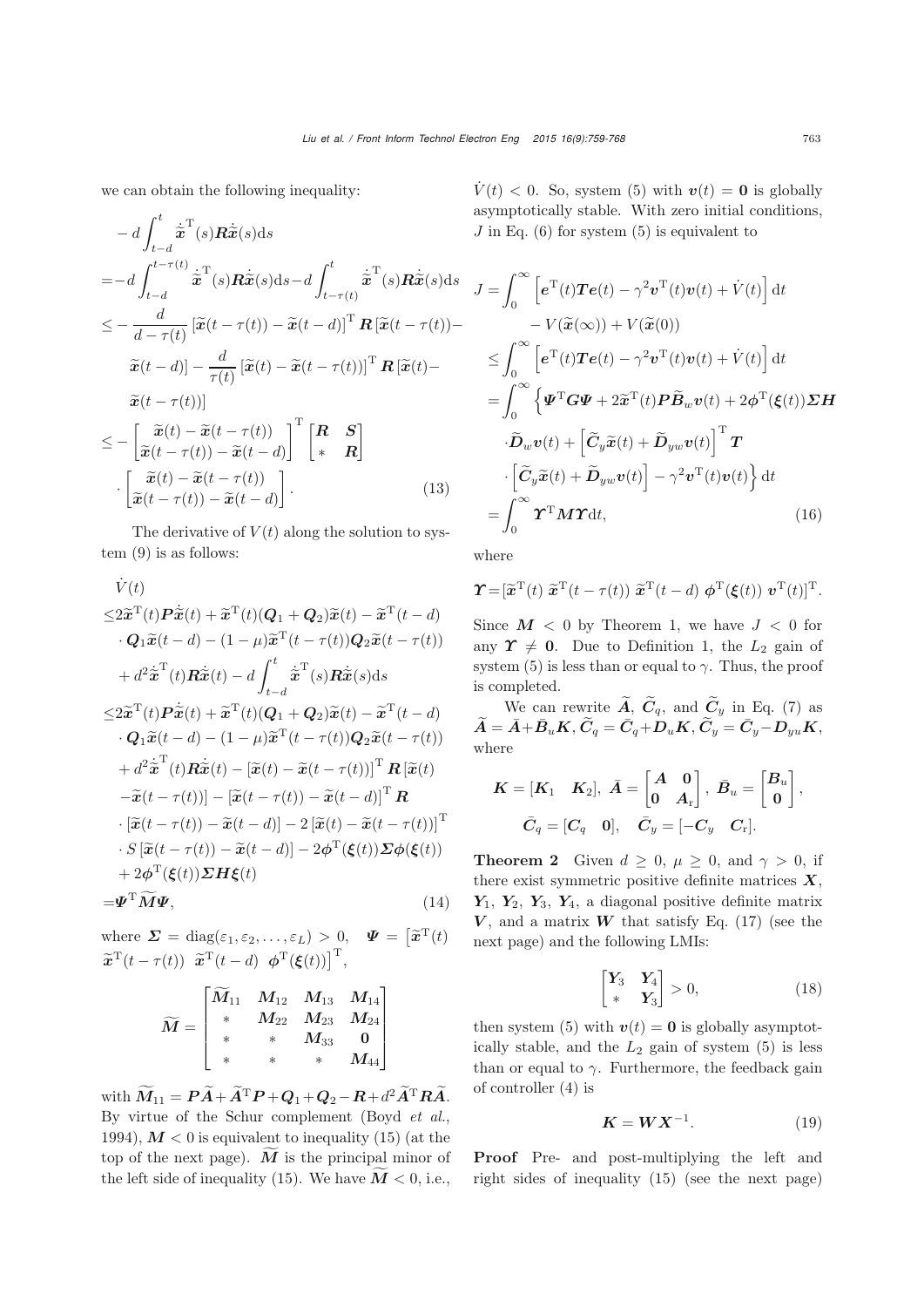| $\lceil \varXi_1 \rceil$ | $\begin{aligned} \boldsymbol{P}\widetilde{\boldsymbol{A}}_{d}+\boldsymbol{R}-\boldsymbol{S} \qquad \qquad & \boldsymbol{S} \qquad \boldsymbol{P}\widetilde{\boldsymbol{B}}_{p}+\widetilde{\boldsymbol{C}}_{q}^{\mathrm{T}}\boldsymbol{\Sigma}\boldsymbol{H} \quad \boldsymbol{P}\widetilde{\boldsymbol{B}}_{w} \quad d\widetilde{\boldsymbol{A}}^{\mathrm{T}}\boldsymbol{R} \quad \widetilde{\boldsymbol{C}}_{y}^{\mathrm{T}}\boldsymbol{T} \, \, \end{aligned}$ |            |            |                                                                                                                                                                                                                        |                                                      |              |      |
|--------------------------|------------------------------------------------------------------------------------------------------------------------------------------------------------------------------------------------------------------------------------------------------------------------------------------------------------------------------------------------------------------------------------------------------------------------------------------------------------------|------------|------------|------------------------------------------------------------------------------------------------------------------------------------------------------------------------------------------------------------------------|------------------------------------------------------|--------------|------|
| $*$                      | $-(1-\mu)\boldsymbol{Q}_2-2\boldsymbol{R}+2\boldsymbol{S} \qquad \boldsymbol{R}-\boldsymbol{S} \qquad \quad \widetilde{\boldsymbol{C}}_{ad}^{\rm T}\boldsymbol{\Sigma}\boldsymbol{H}$                                                                                                                                                                                                                                                                            |            |            | $\mathbf{0}$                                                                                                                                                                                                           | $d\widetilde{\mathbf{A}}_{d}^{\mathrm{T}}\mathbf{R}$ |              |      |
| $\ast$                   | $*$                                                                                                                                                                                                                                                                                                                                                                                                                                                              | $-Q_1 - R$ |            |                                                                                                                                                                                                                        |                                                      |              |      |
|                          |                                                                                                                                                                                                                                                                                                                                                                                                                                                                  | $*$        | $\varXi_2$ | $\left[\begin{array}{ccc} H\mathbf{\Sigma}\widetilde{D}_w & d\widetilde{B}_p^\mathrm{T}\bm{R} & \bm{0} \ -\gamma^2\bm{I} & d\widetilde{B}_w^\mathrm{T}\bm{R} & \widetilde{D}_{yw}^\mathrm{T}\bm{T} \end{array}\right]$ |                                                      | $\vert < 0,$ | (15) |
|                          |                                                                                                                                                                                                                                                                                                                                                                                                                                                                  |            | $\ast$     |                                                                                                                                                                                                                        |                                                      |              |      |
|                          |                                                                                                                                                                                                                                                                                                                                                                                                                                                                  |            |            | $\ast$                                                                                                                                                                                                                 |                                                      |              |      |
|                          |                                                                                                                                                                                                                                                                                                                                                                                                                                                                  |            |            | $\ast$                                                                                                                                                                                                                 | $\ast$                                               |              |      |

$$
\mathbf{\Xi}_1=\mathbf{P}\widetilde{\mathbf{A}}+\widetilde{\mathbf{A}}^{\mathrm{T}}\mathbf{P}+\mathbf{Q}_1+\mathbf{Q}_2-\mathbf{R},\ \ \mathbf{\Xi}_2=-2\mathbf{\Sigma}+\mathbf{D}_p^{\mathrm{T}}\mathbf{\Sigma}\mathbf{H}+\mathbf{H}\mathbf{\Sigma}\mathbf{D}_p.
$$

$$
N_{1} = \begin{bmatrix} \Xi_{3} & \widetilde{A}_{d}X + Y_{3} - Y_{4} & Y_{4} & \Xi_{4} & \widetilde{B}_{w} & \Xi_{6} & \Xi_{7} \\ * & -(1-\mu)Y_{2} - 2Y_{3} + 2Y_{4} & Y_{3} - Y_{4} & X\widetilde{C}_{qd}^{T}H & 0 & dX\widetilde{A}_{d}^{T} & 0 \\ * & * & * & \Xi_{5} & H\widetilde{D}_{w} & dV\widetilde{B}_{p}^{T} & 0 \\ * & * & * & * & * & -\gamma^{2}I & d\widetilde{B}_{w}^{T} & \widetilde{D}_{yw}^{T}T \\ * & * & * & * & * & * & -X - X^{T} + Y_{3} & 0 \\ * & * & * & * & * & * & -T \end{bmatrix} < 0,
$$
  

$$
\Xi_{3} = (\bar{A}X + \bar{B}_{u}W)^{T} + \bar{A}X + \bar{B}_{u}W + Y_{1} + Y_{2} - Y_{3}, \ \Xi_{4} = \widetilde{B}_{p}V + X\bar{C}_{q}^{T}H + W^{T}D_{u}^{T}H,
$$

$$
\Xi_{5} = -2V + VD_{p}^{T}H + HD_{p}V, \ \Xi_{6} = dX\bar{A}^{T} + dW^{T}\bar{B}_{u}^{T}, \ \Xi_{7} = X\bar{C}_{y}^{T}T - W^{T}D_{yu}^{T}T.
$$

$$
(17)
$$

by diag(*P* <sup>−</sup><sup>1</sup>, *P* <sup>−</sup><sup>1</sup>, *P* <sup>−</sup><sup>1</sup>, *Σ*−<sup>1</sup>, *R*−<sup>1</sup>, *I*, *I*) respectively and defining

$$
\begin{cases}\nP^{-1} = X, \ \Sigma^{-1} = V, \ W = KX, \\
Y_1 = P^{-1}Q_1P^{-1}, \ Y_2 = P^{-1}Q_2P^{-1}, \\
Y_3 = P^{-1}RP^{-1}, \ Y_4 = P^{-1}SP^{-1},\n\end{cases} (20)
$$

we have Eq. (21) (at the top of the next page). Due to the fact that

$$
(\mathbf{R}^{-1} - \mathbf{X})^{\mathrm{T}} \mathbf{R} (\mathbf{R}^{-1} - \mathbf{X}) \ge 0, \quad (22)
$$

we have

$$
-R^{-1} \leq X^{\mathrm{T}} R X - X - X^{\mathrm{T}} = Y_3 - X - X^{\mathrm{T}}. (23)
$$

Then based on inequality  $(21)$  and Eq.  $(23)$ , we obtain

$$
\overline{N}_1 \le N_1. \tag{24}
$$

Since  $N_1 < 0$ , we have  $\overline{N}_1 < 0$ ; i.e.,  $M < 0$  holds.

Similarly, pre- and post-multiplying the left and right sides of inequality (8) by diag( $\mathbf{P}^{-1}, \mathbf{P}^{-1}$ ), we have inequality (18). In turn, we derive inequality (8) once inequality (18) holds. Theorem 2 not only guarantees the stability of the controlled system but also determines the tracking controller gain. Thus, the proof is completed.

**Remark 3** If  $A_d = C_{qd} = 0$  or  $\tau(t) = 0$ , system (1) is a non-delayed system as follows:

$$
\begin{cases}\n\dot{x}(t) = Ax(t) + B_p \phi(\xi(t)) + B_u u(t) + B_w w(t), \\
\xi(t) = C_q x(t) + D_p \phi(\xi(t)) + D_u u(t) + D_w w(t), \\
y(t) = C_y x(t) + D_{yu} u(t) + D_{yw} w(t).\n\end{cases}
$$
\n(25)

Theorem 2 is still valid for the design of feedback controller (4) and the following corollary gives the algorithm in detail:

**Corollary 1** Given  $d \geq 0$ ,  $\mu \geq 0$ , and  $\gamma > 0$ , if there exist a symmetric positive definite matrix *X*, a diagonal positive definite matrix *V* , and a matrix  $W$  that satisfy Eq.  $(26)$  (see the next page), then the closed-loop system including Eqs.  $(25)$ ,  $(3)$ , and  $(4)$ with  $v(t) = 0$  is globally asymptotically stable, and the  $L_2$  gain of this closed-loop system is less than or equal to  $\gamma$ . Furthermore, the feedback gain can still be obtained from  $K = W X^{-1}$ .

Remark 4 Apart from varying-time delayed systems, Theorem 2 is also applicable to constant-time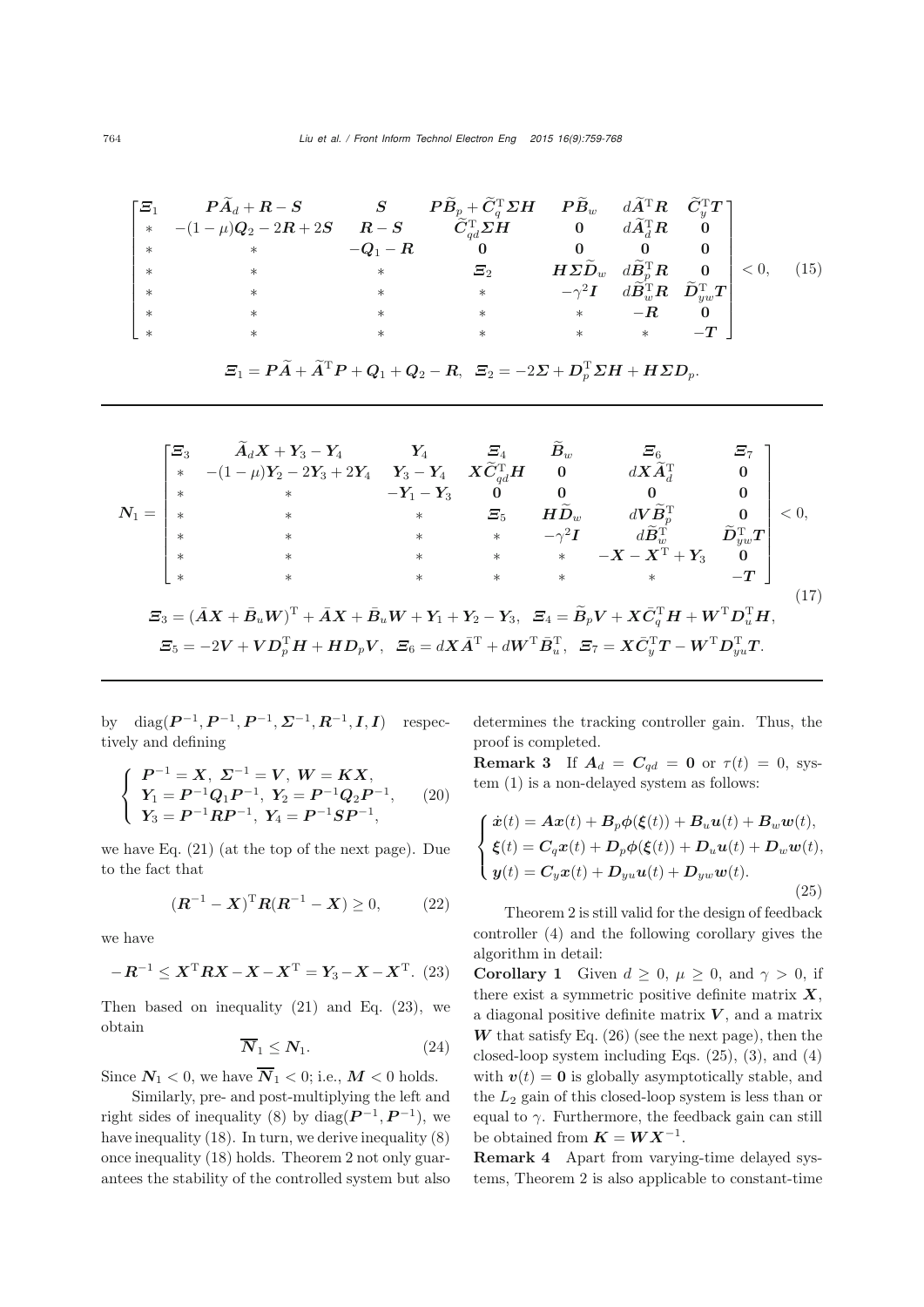$$
\overline{N}_{1} = \begin{bmatrix} \Xi_{3} & \widetilde{A}_{d}X + Y_{3} - Y_{4} & Y_{4} & \Xi_{4} & \widetilde{B}_{w} & \Xi_{6} & \Xi_{7} \\ * & -(1-\mu)Y_{2} - 2Y_{3} + 2Y_{4} & Y_{3} - Y_{4} & X\widetilde{C}_{qd}^{T}H & 0 & dX\widetilde{A}_{d}^{T} & 0 \\ * & * & * & \Xi_{5} & H\widetilde{D}_{w} & dV\widetilde{B}_{p}^{T} & 0 \\ * & * & * & * & * & -\gamma^{2}I & d\widetilde{B}_{w}^{T} & \widetilde{D}_{yw}^{T}T \\ * & * & * & * & * & -R^{-1} & 0 \\ * & * & * & * & * & * & -T \end{bmatrix} < 0. \tag{21}
$$

$$
N_2 = \begin{bmatrix} (\overline{A}X + \overline{B}_u W)^T + \overline{A}X + \overline{B}_u W & \Sigma_4 & \widetilde{B}_w & \Sigma_7 \\ * & \Sigma_5 & H\widetilde{D}_w & 0 \\ * & * & -\gamma^2 I & \widetilde{D}_{yw}^T T \\ * & * & * & -T \end{bmatrix} < 0.
$$
 (26)

delayed systems just by setting  $\mu = 0$  with  $\tau(t) = d$ . **Remark 5** The optimal  $H_{\infty}$  tracking controller of the form Eq. (4) can be obtained by solving the eigenvalue problem (EVP) as follows:

Delayed:

$$
minimize \gamma \tag{27}
$$

$$
s.t. inequalities (17) and (18); \t(28)
$$

Non-delayed:

$$
minimize \ \gamma \tag{29}
$$

$$
s.t. inequality (26). \t(30)
$$

## 4 Numerical example

In this section, the continuous stirred tank reactor system is provided to demonstrate the effectiveness of the design methods proposed in Section 3. Since our method is based on the unified model, it is first necessary to transform the controlled system into the unified model.

Consider the following varying-time delayed continuous stirred tank reactor [\(Cao and Frank,](#page-8-10) [2000](#page-8-10); [Liu and Chiang, 2012](#page-8-6)):

$$
\begin{cases}\n\dot{x}_1(t) = -\frac{1}{\lambda}x_1(t) + (\frac{1}{\lambda} - 1)x_1(t - \tau(t)) \\
+ D_a f(x_1, x_2) + w(t), \\
\dot{x}_2(t) = -(\frac{1}{\lambda} + \beta)x_2(t) + (\frac{1}{\lambda} - 1)x_2(t - \tau(t)) \\
+ mD_a f(x_1, x_2) + \beta u(t) + w(t), \\
y = x_2(t),\n\end{cases} (31)
$$

where  $f(x_1, x_2) = (1 - x_1(t)) \exp \left( \frac{x_2(t)}{1 + x_2(t)/\gamma_0} \right)$  $\bigg),$ the process noise  $w(t)$  is chosen as a uniformly random noise, the state  $0 \leq x_1(t) \leq 1$  corresponds to the conversion rate of the reaction, and  $x_2(t) \geq 0$  is the dimensionless temperature. The parameters are  $\gamma_0 = 20, m = 8, D_a = 0.072, \beta = 0.3, \lambda = 0.8$ . We take  $\tau(t) = 0.1 + 0.1 \sin t$ , and thus  $d = 0.2$ ,  $\mu = 0.1$ .

Referring to [Liu and Chiang](#page-8-6) [\(2012](#page-8-6)), we set  $0.1 \leq$  $x_2(t) \leq 6$ . Then we have  $0 \leq f(x_1(t), x_2(t))/x_2(t) \leq$ 16, i.e.,  $H = 16$ . Before applying Theorem 2 to develop the controller, we convert system (31) into the unified model (1), where

$$
A = \begin{bmatrix} -\frac{1}{\lambda} & 0 \\ 0 & -\frac{1}{\lambda} - \beta \end{bmatrix}, A_d = \begin{bmatrix} \frac{1}{\lambda} - 1 & 0 \\ 0 & \frac{1}{\lambda} - 1 \end{bmatrix},
$$
  
\n
$$
B_p = \begin{bmatrix} D_a & mD_a \end{bmatrix}^T, B_u = \begin{bmatrix} 0 \\ \beta \end{bmatrix}, B_w = \begin{bmatrix} 1 \\ 1 \end{bmatrix},
$$
  
\n
$$
C_q = \begin{bmatrix} 0 & 1 \end{bmatrix}, C_{qd} = 0_{1 \times 2}, D_p = 0_{1 \times 2},
$$
  
\n
$$
D_u = 0_{1 \times 1}, D_w = 0_{1 \times 1}, C_y = \begin{bmatrix} 0 & 1 \end{bmatrix},
$$
  
\n
$$
D_{yu} = D_{yw} = 0_{1 \times 1},
$$
  
\n
$$
\phi(\xi(t)) = (1 - x_1(t)) \exp\left(\frac{\xi(t)}{1 + \xi(t)/\gamma_0}\right), \xi(t) = x_2(t).
$$

The reference model is given as follows:

$$
\begin{cases}\n\dot{\boldsymbol{x}}_{\mathrm{r}}(t) = \boldsymbol{A}_{\mathrm{r}} \boldsymbol{x}_{\mathrm{r}}(t) + \boldsymbol{B}_{\mathrm{r}} \boldsymbol{r}(t), \\
\boldsymbol{y}_{\mathrm{r}}(t) = \boldsymbol{C}_{\mathrm{r}} \boldsymbol{x}_{\mathrm{r}}(t),\n\end{cases}
$$
\n(32)

where

$$
\boldsymbol{A}_{\mathrm{r}} = \begin{bmatrix} 0 & 1 \\ -4 & -2 \end{bmatrix}, \qquad \boldsymbol{B}_{\mathrm{r}} = \begin{bmatrix} 0 \\ 1 \end{bmatrix}, \quad \boldsymbol{C}_{\mathrm{r}} = \begin{bmatrix} 4 & 0 \end{bmatrix}.
$$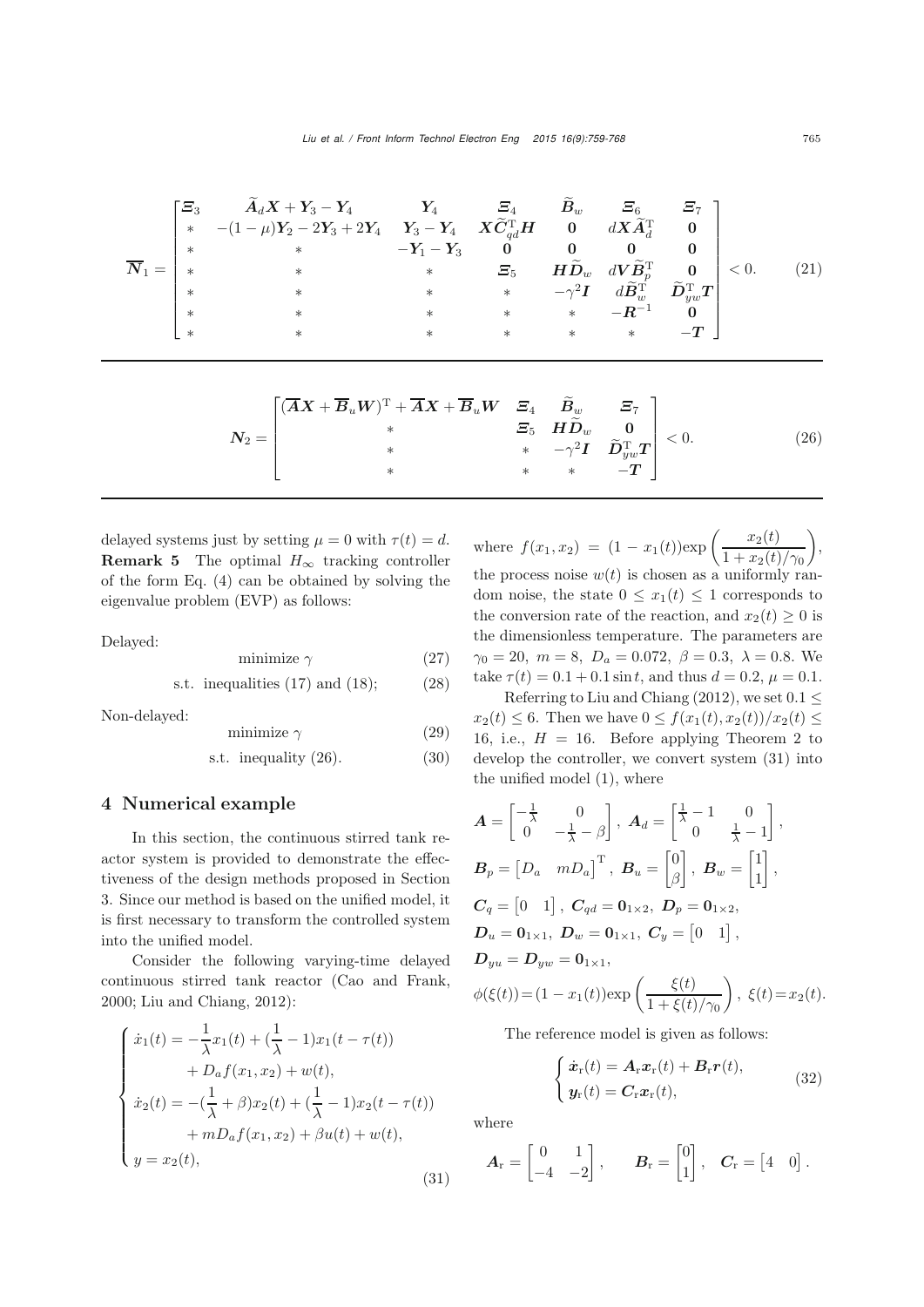In this example, we choose the following two kinds of reference inputs to verify the effectiveness of the established control laws:

$$
r(t) = \sin(0.5t) + 3,
$$
\n(33)\n
$$
r(t) = \begin{cases}\n1, & 0 \le t < 8, \\
2, & 8 \le t < 16, \\
3, & 16 \le t < 24, \\
4, & 24 \le t < 32, \\
2, & \text{otherwise.}\n\end{cases}
$$
\n(34)

Note that  $\gamma$  and **T** here are equal to  $1/\rho$  and *R* in [Liu and Chiang](#page-8-6) [\(2012](#page-8-6)), respectively. To show the advantages of our method over that adopted in [Liu and Chiang](#page-8-6) [\(2012\)](#page-8-6), we take  $\gamma = 1/\rho = 0.826$ ,  $T = diag(0.01, 0.01)$ , and  $w(t)$  as a uniformly random noise with amplitude 0.01. Then according to Theorem 2, we obtain the feedback gains with the two reference inputs (Eqs. (33) and (34)) in the cases of  $k = 8$  and  $k = 15$ , respectively, as follows:

 $k=8$ :

 $k=1$ 

$$
K_1 = [-142.4924 - 157.075],
$$
  
\n
$$
K_2 = [581.1610 \quad 17.8439];
$$
  
\n5:

$$
K_1 = [-157.3569 - 171.7296],
$$
  

$$
K_2 = [641.8698 \quad 18.0441].
$$

The simulation results with the reference input taken as Eq. (33) are depicted in Figs. 2 and 3. Fig. 2 demonstrates the system output and reference input described by Eq. (33), while the tracking errors in the cases of  $k = 8$  and  $k = 15$  are shown in Fig. 3. From Figs. 2 and 3, we can see that the tracking control performance is well achieved in the  $H_{\infty}$  sense.

Similarly, when the reference input is selected as the multi-step signal, the system output and reference input described by Eq. (34) are depicted in Fig. 4, while Fig. 5 displays the tracking errors when  $k = 8$  and  $k = 15$ . The results in Figs. 4 and 5 validate the developed tracking controller in the form of Eq. (4). With the increase of  $k$ , the tracking error can be even smaller such that the tracking controller still exists. The value of  $k$  can be selected flexibly accord[ing](#page-8-6) [to](#page-8-6) [the](#page-8-6) [desired](#page-8-6) [performance.](#page-8-6) [In](#page-8-6) Liu and Chiang [\(2012\)](#page-8-6), however, the improvement for the tracking precision was not considered.



Fig. 2 The output of system (31) and the reference input (33) when  $k = 8$ 



Fig. 3 Tracking errors in the cases of  $k = 8$  and  $k = 15$ , respectively, with reference input  $(33)$ 



Fig. 4 The output of system (31) and the reference input (34) when  $k = 8$ 

Furthermore, [Liu and Chiang](#page-8-6) [\(2012](#page-8-6)) claimed to replace the time-varying delay with a suitable value approximately determined by trial-and-error. Though it is acceptable in practice, it is better in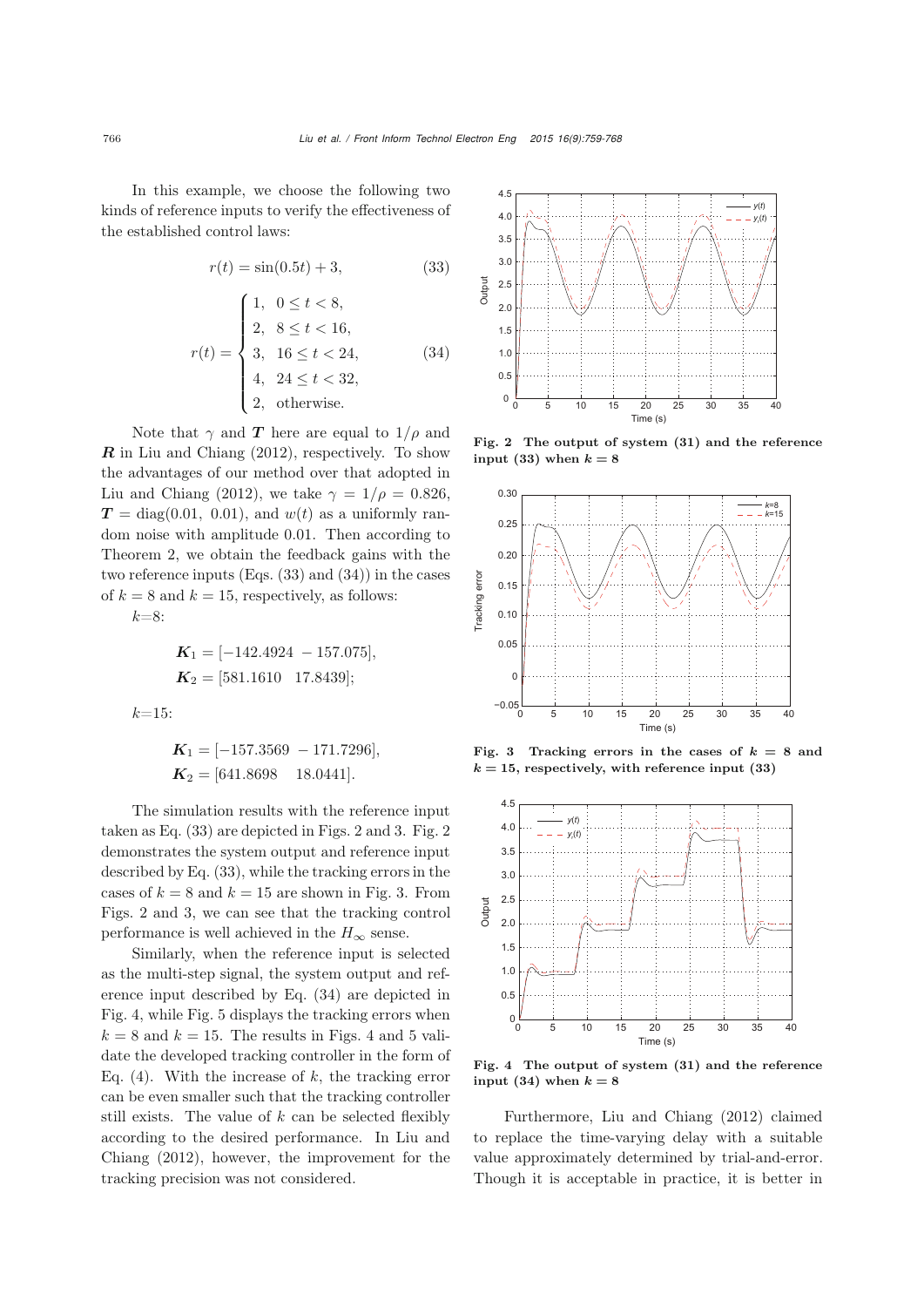

Fig. 5 Tracking errors in the cases of  $k = 8$  and  $k = 15$ , respectively, with reference input  $(34)$ 

our opinion to use the time-varying delay directly as is pres[ented](#page-8-6) [in](#page-8-6) [our](#page-8-6) [work.](#page-8-6) [Compared](#page-8-6) [with](#page-8-6) Liu and Chiang [\(2012\)](#page-8-6), no extra uncertainties are introduced when we model the controlled system. Also, the method of trial-and-error in [Liu and Chiang](#page-8-6) [\(2012](#page-8-6)) is time-consuming and will increase the workload of controller design. In this sense, the proposed method in our work is more convenient.

### 5 Conclusions

In this paper, the tracking control problem for a class of continuous varying-time delayed nonlinear systems is investigated via a unified model which consists of a linear delayed dynamic system and a static nonlinear operator. Based on this model, a state feedback controller is designed, which guarantees that the closed-loop system is stable and that the output of the system tracks the model reference trajectory in the  $H_{\infty}$  sense even in the case of unknown time-varying delays. The reference model used here is more flexible than previous ones. The scaling factor, a positive integer, is introduced to reduce the tracking error. Finally, a CSTR system is provided to demonstrate the effectiveness of the developed tracking control method.

#### References

- <span id="page-8-12"></span>Ahn, C.K., 2013. Takagi-Sugeno fuzzy receding horizon  $H_{\infty}$  chaotic synchronization and its application to the Lorenz system. *Nonl. Anal. Hybr. Syst.*, 9(1):1-8. [\[doi:10.1016/j.nahs.2013.01.002\]](http://dx.doi.org/10.1016/j.nahs.2013.01.002)
- <span id="page-8-16"></span>Boyd, S., Ghaoui, L., Feron, E., *et al.*, 1994. Linear Matrix Inequalities in System and Control Theory. SIAM, Philadelphia, USA.
- <span id="page-8-10"></span>Cao, Y.Y., Frank, P.M., 2000. Analysis and synthesis of nonlinear time-delay systems via fuzzy control approach. *IEEE Trans. Fuzzy Syst.*, 8(2):200-211. [\[doi:10.1109/](http://dx.doi.org/10.1109/91.842153) [91.842153\]](http://dx.doi.org/10.1109/91.842153)
- <span id="page-8-8"></span>Chen, Y., Zheng, W., 2015.  $L_2$ - $L_{\infty}$  filtering for stochastic Markovian jump delay systems with nonlinear perturbations. *Signal Process.*, 109:154-164. [\[doi:10.1016/](http://dx.doi.org/10.1016/j.sigpro.2014.11.006) [j.sigpro.2014.11.006\]](http://dx.doi.org/10.1016/j.sigpro.2014.11.006)
- <span id="page-8-7"></span>Chen, Y., Xue, A., Ge, M., *et al.*, 2007. On exponential stability for systems with state delays. *J. Zhejiang Univ.- Sci. A*, 8(8):1296-1303. [\[doi:10.1631/jzus.2007.A1296\]](http://dx.doi.org/10.1631/jzus.2007.A1296)
- <span id="page-8-14"></span>Feng, J., Tang, Z., Zhao, Y., *et al.*, 2013. Cluster synchronisation of non-linearly coupled Lur'e networks with identical and non-identical nodes and an asymmetrical coupling matrix. *IET Contr. Theory Appl.*, 7(18):2117- 2127. [\[doi:10.1049/iet-cta.2013.0233\]](http://dx.doi.org/10.1049/iet-cta.2013.0233)
- <span id="page-8-11"></span>Guan, X., Chen, C., 2003. Adaptive fuzzy control for chaotic systems with  $H_{\infty}$  tracking performance. *Fuzzy Sets Syst.*, 139(1):81-93. [\[doi:10.1016/S0165-0114\(02\)](http://dx.doi.org/10.1016/S0165-0114(02)00573-0) [00573-0\]](http://dx.doi.org/10.1016/S0165-0114(02)00573-0)
- <span id="page-8-2"></span>Hsiao, F., 2013. Robust  $H_{\infty}$  fuzzy control of dithered chaotic systems. *Neurocomputing*, 99:509-520. [\[doi:10.1016/](http://dx.doi.org/10.1016/j.neucom.2012.08.003) [j.neucom.2012.08.003\]](http://dx.doi.org/10.1016/j.neucom.2012.08.003)
- <span id="page-8-5"></span>Jin, X., Yang, G., Li, P., 2012. Robust adaptive tracking control of distributed delay systems with actuator and communication failures. *Asian J. Contr.*, 14(5):1282- 1298. [\[doi:10.1002/asjc.389\]](http://dx.doi.org/10.1002/asjc.389)
- <span id="page-8-3"></span>Lee, T., Park, J., Kwon, O., *et al.*, 2013. Stochastic sampleddata control for state estimation of time-varying delayed neural networks. *Neur. Netw.*, 46:99-108. [\[doi:10.1016/j.neunet.2013.05.001\]](http://dx.doi.org/10.1016/j.neunet.2013.05.001)
- <span id="page-8-1"></span>Li, L., Wang, W., 2012. Fuzzy modeling and  $H_{\infty}$  control for general 2D nonlinear systems. *Fuzzy Sets Syst.*, 207:1-26. [\[doi:10.1016/j.fss.2012.04.002\]](http://dx.doi.org/10.1016/j.fss.2012.04.002)
- <span id="page-8-13"></span>Liu, M., Zhang, S., Fan, Z., *et al.*, 2013. Exponential  $H_{\infty}$  synchronization and state estimation for chaotic systems via a unified model. *IEEE Trans. Neur. Netw. Learn. Syst.*, 24(7):1124-1126. [\[doi:10.1109/TNNLS.](http://dx.doi.org/10.1109/TNNLS.2013.2251000) [2013.2251000\]](http://dx.doi.org/10.1109/TNNLS.2013.2251000)
- <span id="page-8-9"></span>Liu, M., Zhang, S., Chen, H., *et al.*, 2014. *H*<sup>∞</sup> output tracking control of discrete-time nonlinear systems via standard neural network models. *IEEE Trans. Neur. Netw. Learn. Syst.*, 25(10):1928-1935. [\[doi:10.1109/](http://dx.doi.org/10.1109/TNNLS.2013.2295846) [TNNLS.2013.2295846\]](http://dx.doi.org/10.1109/TNNLS.2013.2295846)
- <span id="page-8-6"></span>Liu, P., Chiang, T., 2012. *H*<sup>∞</sup> output tracking fuzzy control for nonlinear systems with time-varying delays. *Appl. Soft Comput.*, 12(9):2963-2972. [\[doi:10.1016/](http://dx.doi.org/10.1016/j.asoc.2012.04.025) [j.asoc.2012.04.025\]](http://dx.doi.org/10.1016/j.asoc.2012.04.025)
- <span id="page-8-4"></span>Nodland, D., Zargarzadeh, H., Jagannathan, S., 2013. Neural network-based optimal adaptive output feedback control of a helicopter UAV. *IEEE Trans. Neur. Netw. Learn. Syst.*, 24(7):1061-1073. [\[doi:10.1109/](http://dx.doi.org/10.1109/TNNLS.2013.2251747) [TNNLS.2013.2251747\]](http://dx.doi.org/10.1109/TNNLS.2013.2251747)
- <span id="page-8-15"></span>Park, P., Co, J., Jeong, C., 2011. Reciprocally convex approach to stability of systems with time-varying delays. *Automatica*, 47(1):235-238. [\[doi:10.1016/j.automatica.](http://dx.doi.org/10.1016/j.automatica.2010.10.014) [2010.10.014\]](http://dx.doi.org/10.1016/j.automatica.2010.10.014)
- <span id="page-8-0"></span>Peng, C., Han, Q., Yue, D., *et al.*, 2011. Sampled-data robust  $H_{\infty}$  control for T-S fuzzy systems with time delay and uncertainties. *Fuzzy Sets Syst.*, 179(1):20- 23. [\[doi:10.1016/j.fss.2011.05.001\]](http://dx.doi.org/10.1016/j.fss.2011.05.001)